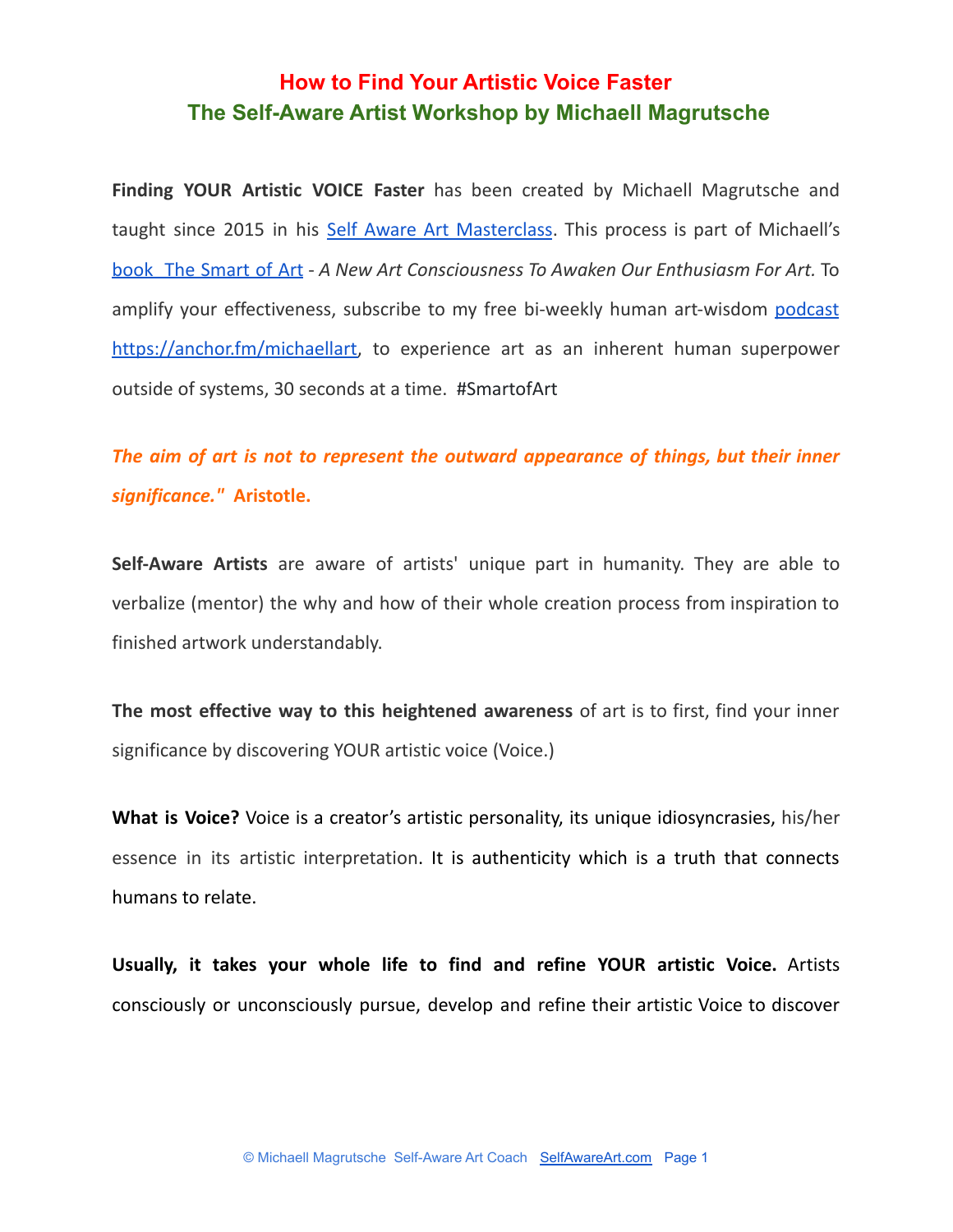more of their clarity over a lifetime. Typically, Voice is not inherently recognizable like with Frank Sinatra, Elvis Presley or Picasso or Andy Warhol.

**Essence and Voice are similar** but Voice is the artistic/creative expression of one's essence. The term Voice was first used in visual arts, because of its similarity to a uniquely-recognizable musician's voice. Voice allows the audience to know and connect to the artist in a millisecond (examples: Stevie Wonder, Elton John, Beyoncé, Nina Simone, and Leonard Bernstein).

**Voice in the visual arts**: Picasso, Mondrian, Alexander Calder, Gustav Klimt and Keith Haring, are good examples. All of these artists are instantly recognizable, and the audience feels a connection through familiarity with what they experience.

**Art as Emotional language.** Your Voice is the language that communicates through emotions/feelings/aesthetics who you are. If you copy others or hone your work for a sales agenda, you distort your uniqueness and wash out the gravitas of your communication.

It is like conveying who you are in a language that is not your own. Once you are aware about YOUR voice, you will be able to communicate and explain your work clearly to your audience.

**The following questions are part of the Self-Aware Artist workshop. THIS PROCESS IS FOR YOU ONLY - THE FINAL RESULTS ARE FOR THE WORLD.** These questions will provide clarity, enhance awareness about your work, while helping you to discover and hone your Voice. It will be a continuous resource for expressing and selling your creativity.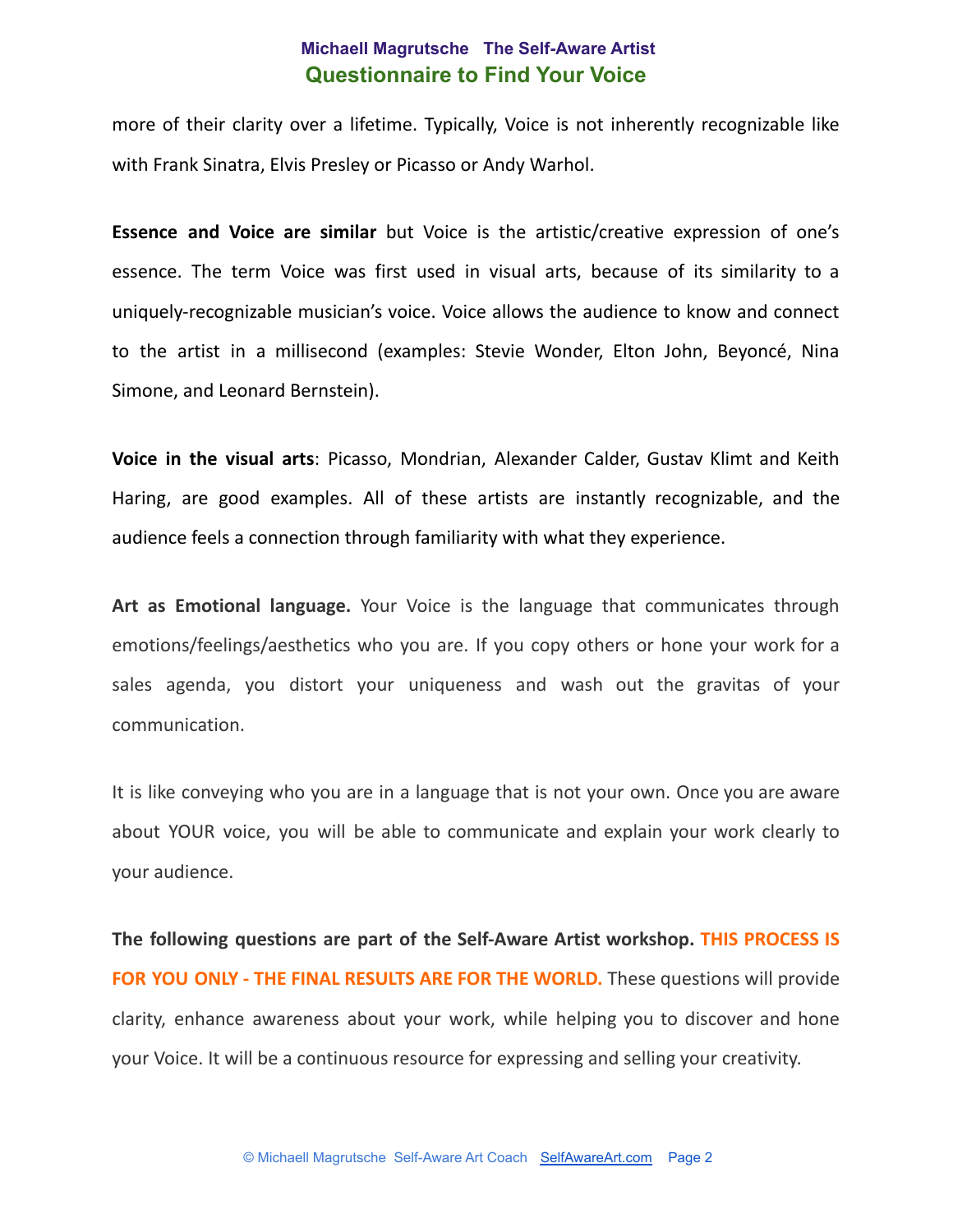**You don't need to get the answers right away. Keep reading the questions from time to time, till the answers reveal themselves.** There are no right or wrong answers, only YOUR answers. Start by writing down all that comes to the surface for you, which will give you a clearer picture about you.

**Knowing your Voice will help you for the rest of your life as an artist.** YOUR answers will trigger awareness and insights that reflect YOU. You will be able to create more authentic work that is streamlined from inception to completion. You will be in touch with your essence and know YOUR voice, which keeps YOUR creative-portal open. All you have to do is follow your inspired action and execute and express that flow artistically.

*The more you follow this process the more awareness about your Voice you will reap. Here are the steps that will assist your process:*

If you can't answer certain questions, leave it out. Scan over the questions and answer the easiest ones first - leave the harder ones to answer later.

A. Write down any insights that come up for you.

B. Print out the questions and carry them around with you. If you get an answer - write it down. Try not to make this a boring linear process. The answers come when they are supposed to come.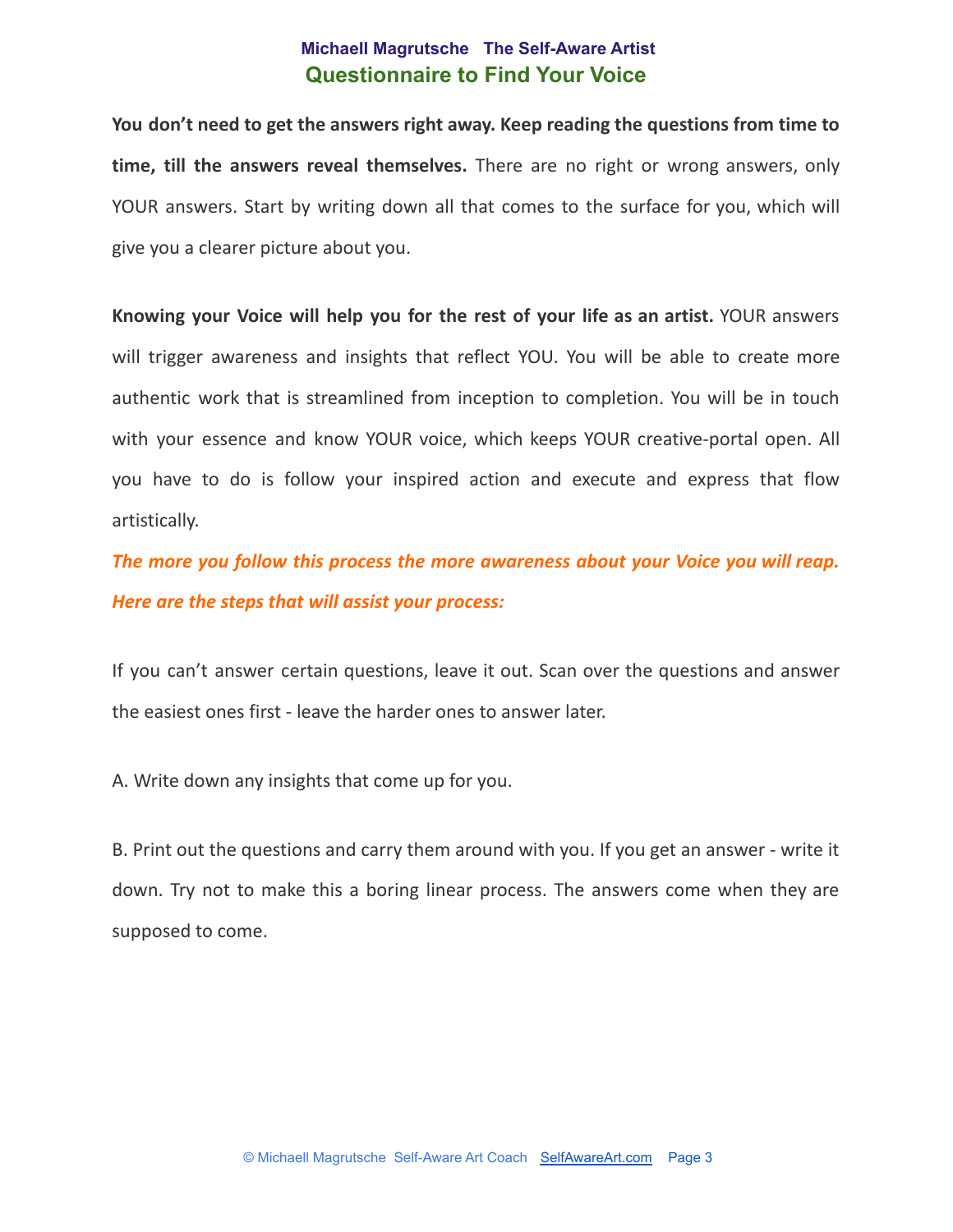C. Once finished, re-read and hone your answers to make them as concise and accurate as to resonate with YOU. You will know by feelings and you will be able to gauge what resonates best with you and what not.

D. Have fun discovering YOU and your art. It's art, YOUR art, YOUR wonderful expression of the essence that you are.

E. During this process you will realize that the biggest value in art is in its creation. Selling, success and acknowledgement are symptoms of YOU feeling wealthy and confident by knowing your essence and being able to project it into the world.

# QUESTIONS:

## YOU as Creative

- 1. What is art all about for you?
- 2. What draws you to art?
- 3. Are you considering yourself an Artist? Yes, No, Other.
- 4. Why? Why are you an artist?
- 5. For whom are you painting/sculpture/acting/making music? Others, The Audience, Myself?
- 6. Should you create for the audience? Why or why not?
- 7. What are you expressing with your work? Why?
- 8. Can you communicate your work to your audience tangibly? Your best way? How?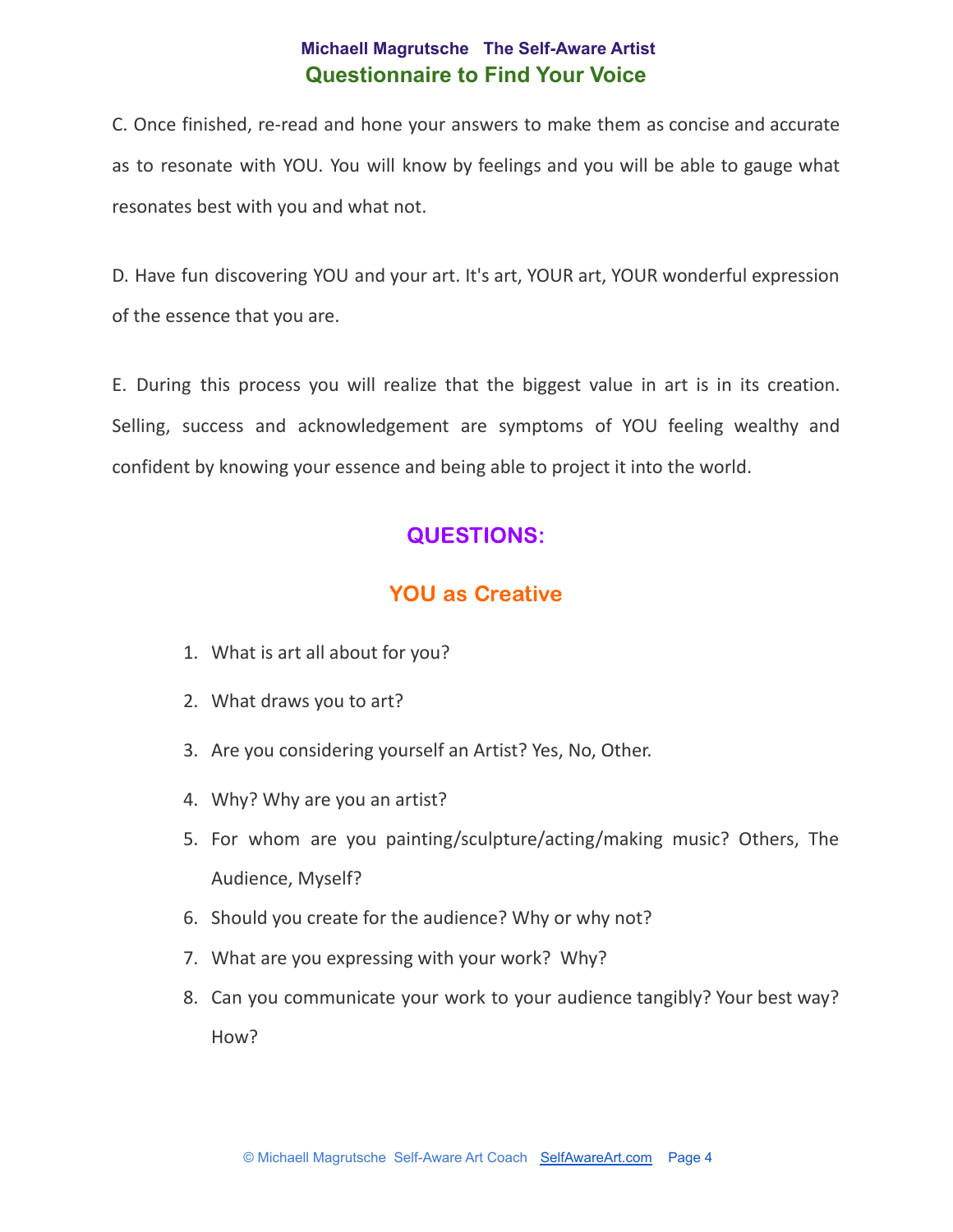9. What is YOUR artistic strength? You Voice, Style, Talent, Craft, Execution, Other?

## YOUR Voice

- 10. What are my preferences? Random, organized, lifely, calm, other.
- 11. What am I attracted/drawn to in my Life? Harmony, curiosity,
- 12.How do I express myself in how I dress, cook, the things I prefer, my favorite car and colors I choose?
- 13. Am I aware of any similarities that overlap in the ways/forms I express myself?
- 14.What are the similarities of the different images I project into my world? (being a father/mother/daughter, my job as a salesman, with my friends, as a man/ woman, etc.)
- 15.How do I uniquely communicate with my words, language, clothes, behavior, etc.
- 16.Try to connect to your Voice through your character traits such as I am shy, picky, loving, angry, sloppy, happy, tidy, blend in, stand out, loud, quiet, pessimist, optimist or any others.
- 17.What of my characteristics can I see in my creations? For example, *In my (Michaell's) case, in life and in art, I am dynamic and humane, I am loud, I am decisive, I have defined boundaries, I am composed, I am not afraid to be me/unique, I have fervor and passion, I can change the mood (good or bad) of a room with my art, as well as in person in a crowd. I enjoy my impact. All that I see in my art reflects my personality, my likes and the way who I am. To get this concise, it took years to define my Voice clearly.* **Be gentle with**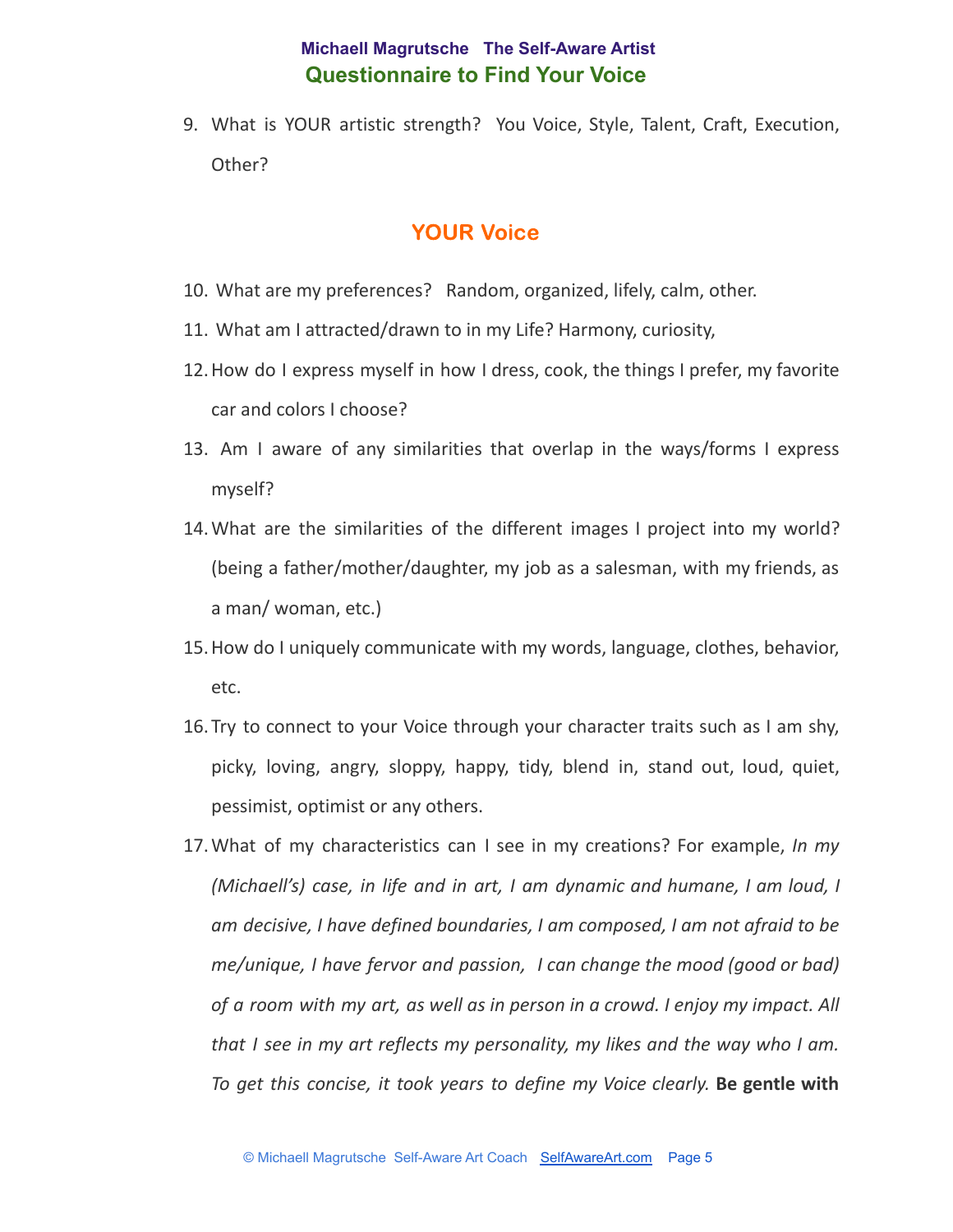**yourself.** *My Voice seems so obvious now, but it took quite a while to condense all my awareness to get a clear picture of my essence that resonates with me and others got the same message.*

- 18.What topics/subjects touch you deeply in your life. (Love, humans, pollution, colors, emotions, nature, fun, animals, homelessness, art, happiness, freedom, oneness, other) Why?
- 19.Do you prefer to include your favorite topic/subject in your work like nature, love, etc? Why?
- 20.Is it important to convey a message in your creative work? Why and how are you doing this?
- 21.How creative does your work need to be to be called art by you? How do you define this?
- 22.How is your work different from others? Why is it different?
- 23.What do you see in your creations that is obviously specific to you?
- 24.What is relevant in your creative work and why? For you and for others?
- 25.Answer for yourself, "How do I communicate with my creativity as an artist? In my subject matter, my medium, skill or other?"
- 26.What about the various media you use? Do you have more than one you work with?
- 27. What is/are your favorite media? Why?
- 28.Which media reflects/expresses YOU the best? Is it in your painting/ sculpture/ photography/ look/ dance/ music, or other?
- 29.What is your favorite material/media/expression to work with? Why? Why do you prefer, for example acrylic vs. ink, piano vs. singing? Two dimensional vs. 3-dimensional vs. digital/paper/ canvas/collage. Classical vs. Jazz etc.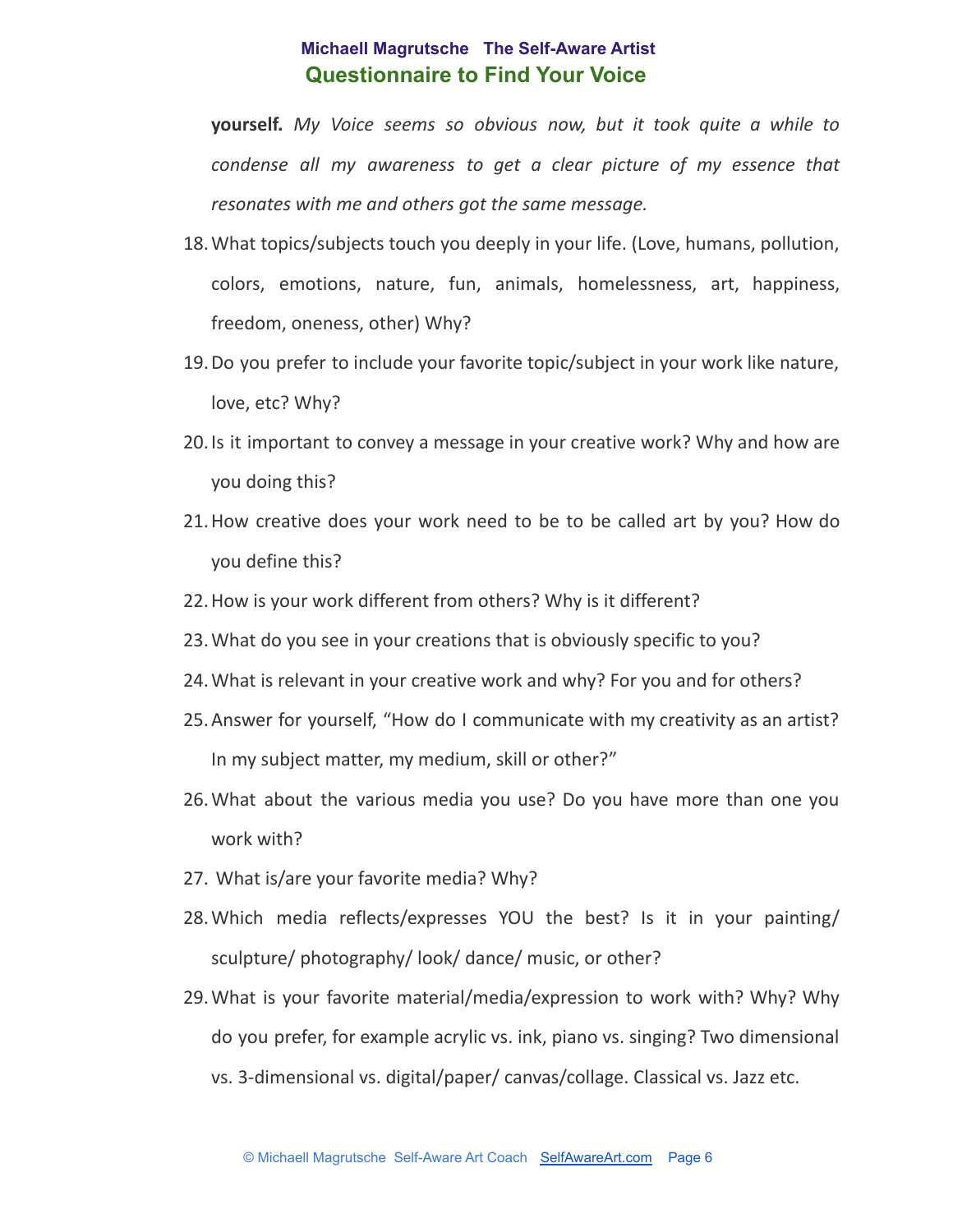- 30.What is your favorite color? What similar color(s), designs, textures, etc. keep popping up for you over and over? How do you express them?
- 31. List three qualities of your favorite color/patterns.
- 32.Confirm if these qualities reflect YOU or apply to your work.
- 33.Do any of these three, color/sound, qualities show in your work?
- 34.Do these qualities apply to your work's message?
- 35.What processes, skills and techniques do you use for your creation? Why?
- 36.Do you create differently from the way you were taught? Did you create your own artistic process?
- 37.Why? Is this way you work easier? Do you get better results? Or, you don't know any other way than your way? What patterns emerge? Is there a pattern in the way you select materials? In the way you use color, texture or light? For example, you always paint a sun, lots of shadows in your paintings, you use pink a lot.
- 38.What else do you see in your artwork?
- 39.Do you enjoy your own work? Do you hang it or be surrounded by it?

## YOUR Exposure to the World

- 40.Do you see value in creating art without being successful in the art business?
- 41.Would you buy your own art, if it was not done by you?
- 42.If yes, how much would you be willing to pay, if money was not an issue?
- 43.What success stories about your art can you tell?
- 44.Why do you think you were/are successful in these instances?
- 45.What do other people say regarding what they see in your work? How do they describe your work? How do they react to your work?